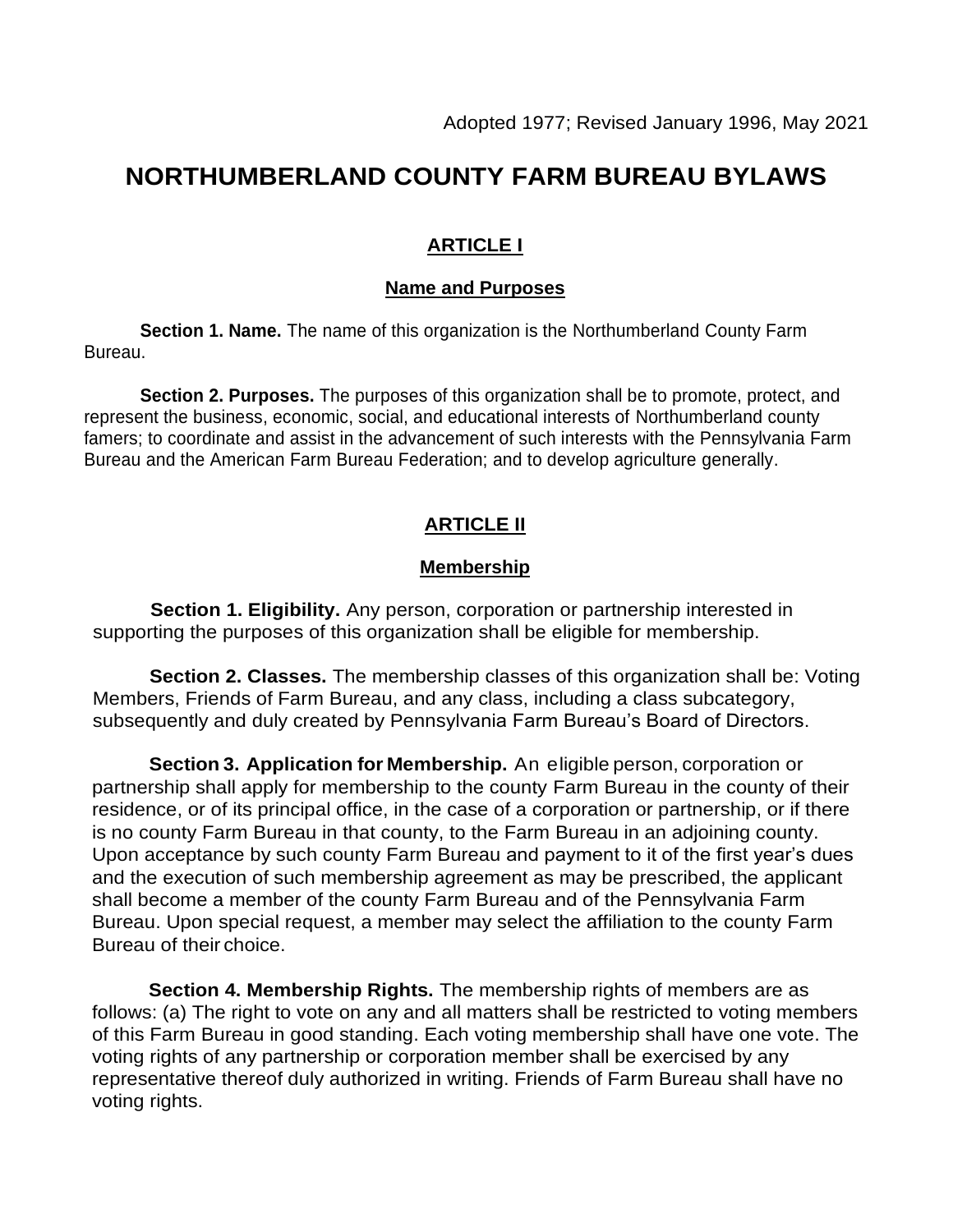(b) Rights and privileges of membership in the case of a partnership or corporation shall accrue and belong only to such named partnership or corporation or one individual authorized by the partnership or corporation who is a member, shareholder, officer, employee or agent thereof. (c) Any partnership, closely held corporation or unincorporated association not a named member of this Farm Bureau shall be entitled to the rights and privileges of membership, as determined by the Board, except the right to vote, if all the individual members of such partnership, closely held corporation or unincorporated association are members of this Farm Bureau in good standing in their individual capacities. (d) A dependent member of the family household of a natural person, who is a member of this Farm Bureau, shall be entitled to the rights and privileges of the respective membership except the right to vote or hold office. The Board of Directors may determine from time to time under what circumstances an individual may be deemed to be a dependent member of the household.

**Section 5. Joint Membership.** Two or more persons, partnerships or corporations, or any combination thereof, shall not be accepted as members of this Farm Bureau upon a single membership agreement.

**Section 6. Dues.** Annual county dues in this county Farm Bureau shall be based on the membership class, as outlined below, plus any amounts required to be forwarded to the Pennsylvania Farm Bureau and the American Farm Bureau Federation for each member, including any costs for the AD&D program and Farm Bureau publications:

- a. Voting Member: \$20.00
- b. Friend of Farm Bureau Member: \$5.00

c. Subsequent member class or class subcategory created by PFB Board of Directors: As determined by county Board of Directors.

The joint annual dues are \$100 as of July 1, 2021.

**Section 7. Membership in Good Standing.** A member of this Farm Bureau shall be deemed in good standing if their membership is free from dues delinquency and not otherwise terminated, cancelled or in default on the date as to which the question of good standing is determined.

However, any definition of membership in good standing duly adopted and promulgated at any annual meeting of the Pennsylvania Farm Bureau shall be and become the definition of membership in good standing in this Farm Bureau.

The foregoing rule shall also pertain where the matter of membership on good standing in the Farm Bureau is the basis for fixing a right to or a privilege of membership in any associated, affiliated, or subsidiary organization of this Farm Bureau, or of the Pennsylvania Farm Bureau.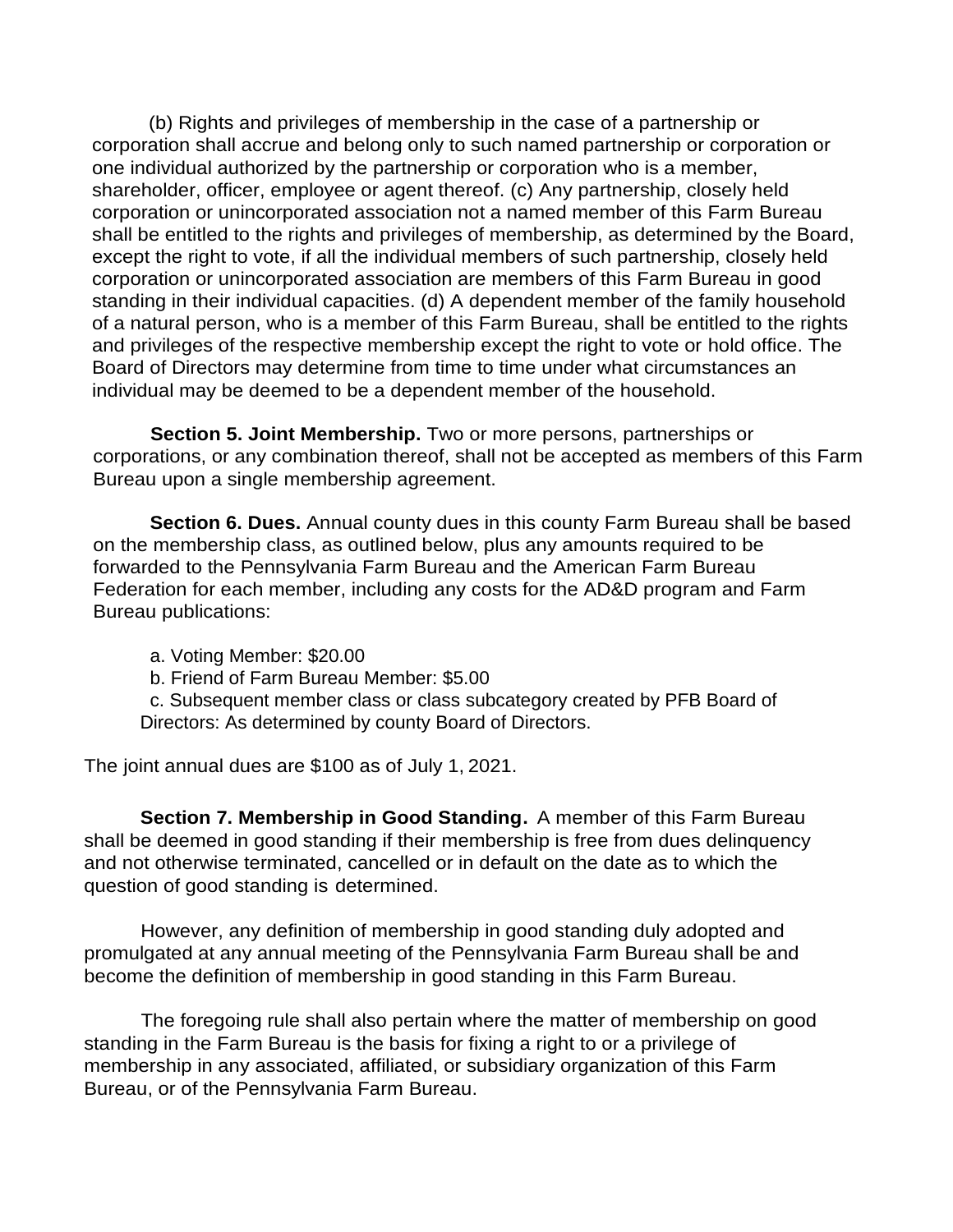Upon the request of any associated, affiliated, or subsidiary organization of this Farm Bureau, or of the Pennsylvania Farm Bureau, the Secretary of this Farm Bureau shall certify to the organization making such request a list of the members in good standing as of the date specified in such request.

**Section 8. Meetings.** The annual meeting of voting members shall be held between August and October of each year, the date and place to be selected by the Board of Directors. Regular and special meetings of voting members may be called by the President, or by two-thirds vote of the Board of Directors, and shall be called by the President upon written request signed by at least one-fourth of the voting members.

**Section 9. Notice.** Notice of meetings of voting members and all matters concerning this Farm Bureau shall be deemed to have been duly given by: (1) placing in the mail, postage prepaid, to the last known post office address of the voting member, at least 20 days prior to such meeting, notice thereof in writing; or (2) email to a voting member's last known email address, at least 20 days prior to such meeting or matter. A notice of a meeting or matter appearing printed in an official publication of this Farm Bureau, mailed or emailed to voting members in good standing at least twenty 20 days prior to the meeting or matter shall be deemed to comply with this provision.

**Section 10. Quorum.** Fifteen of the voting members in good standing shall constitute a quorum for the transaction of any and all business at any annual or special meeting, and the favorable vote of a majority of such members present in quorum shall be necessary for the determination of any matter, except that a lesser number may adjourn from time to time.

**Section 11. Presiding Officer.** The President, if present, shall preside at all meetings of members of this Farm Bureau. In the President's absence, the next officer in due order who may be present shall preside. For the purpose of these bylaws, the order of officers shall be as follows: President, Vice President, Second Vice President, other members of the executive committee, in alphabetical order.

**Section 12. Privilege of the Floor.** Members of this Farm Bureau in good standing shall be entitled to the privilege of the floor, subject to the rules governing the meeting.

**Section 13. Election of Delegates.** The voting members of this Farm Bureau shall be represented at all meetings of the Pennsylvania Farm Bureau by Voting Delegates as provided in the bylaws of the Pennsylvania Farm Bureau. Said delegates to be elected annually during the business session of the county annual meeting, unless selection is specifically delegated to the county board by a motion duly passed at the county annual meeting.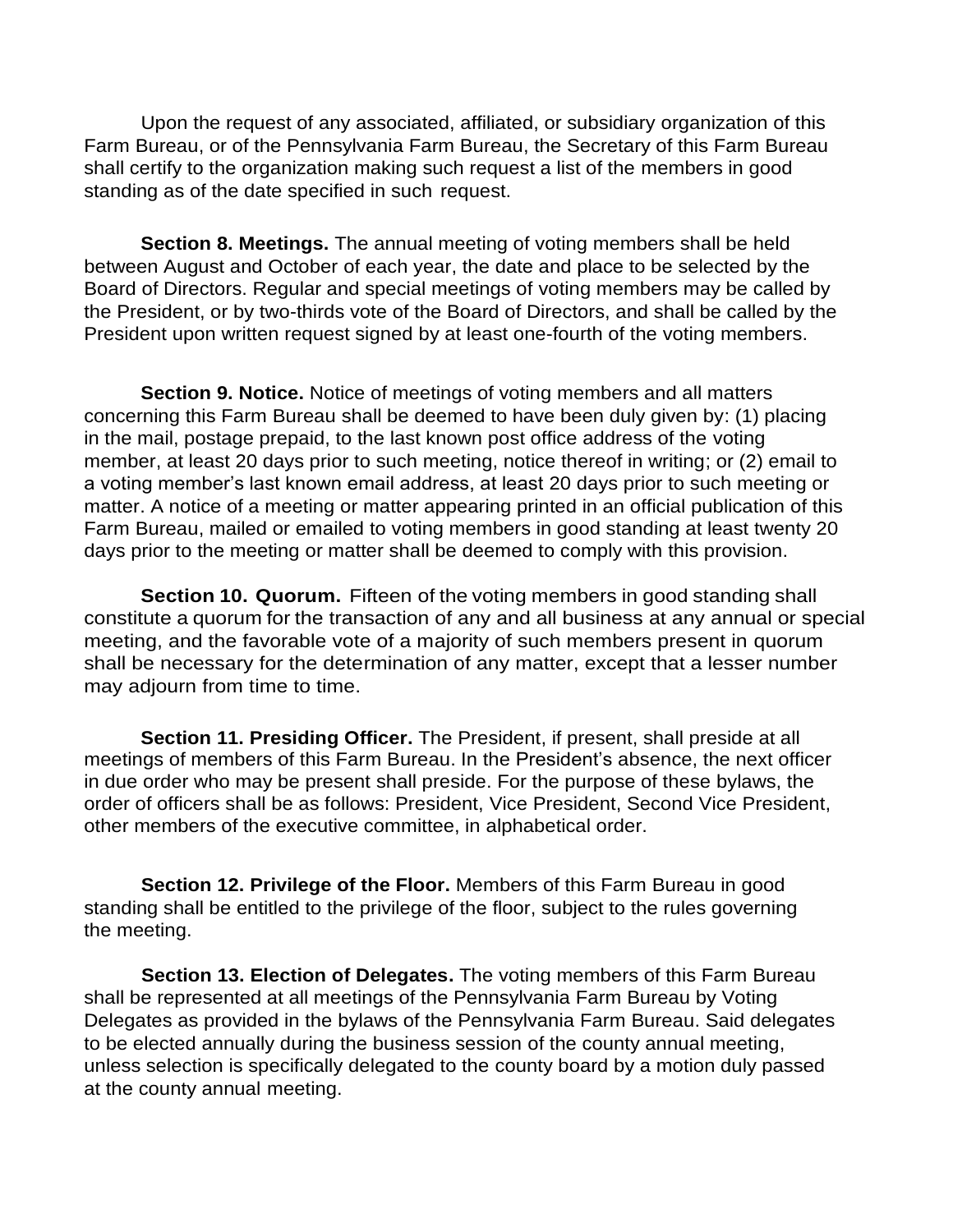#### **ARTICLE III**

#### **Board of Directors**

**Section 1. Number and Authority.** The business and property of this Farm Bureau shall be managed and controlled by a Board of Directors of 7 voting members to be elected at the annual meeting of this Farm Bureau. In addition, if there is a county women's leadership committee and/or county young ag professionals committee, the chair(s) shall be an ex-officio member of the board of directors with voting powers. The term of office of directors shall be two years and until their successors are duly elected and qualified.

**Section 2. Qualifications.** The members of the Board of Directors, including the President and Vice President, must be voting members of this Farm Bureau in good standing who: (1) are actively engaged in the production of agricultural products; (2) were actively engaged in the production of agricultural products; or (3) who provide support services vital to the agricultural industry. The term "were actively engaged in the production of agricultural products" shall mean a person who devoted a substantial portion of their life to farming. In no event may a person whose interest may be in conflict with the interest of the Farm Bureau by reason of their employment, representation or contractual relationship with it or an affiliated company or association be eligible to serve in such capacity.

**Section 3. Election of Directors.** At the first meeting of voting members, and at each annual meeting of voting members thereafter, a Board of Directors shall be elected to serve until their successors are duly elected and qualified. All elections for directors shall be by ballot, which may be accomplished by mail or electronic ballot methods, unless this rule is waived by unanimous consent of all voting members present or by proxy.

**Section 4. Meetings.** The Board of Directors shall meet as soon as practicable after the annual meeting of this Farm Bureau and shall meet in regular session as often as may be necessary, to conduct the business of this Farm Bureau. The regular meetings of such Board shall be held on such dates and at such time and place as may be fixed by the Board of Directors.

Special meetings may be called by the President and shall be called by the Secretary upon request in writing signed by one-third of the entire number of directors. Notice of meetings shall be given in such manner as provided in Article II, Section 9. Attendance at any meeting shall constitute waiver of notice thereof.

**Section 5. Quorum.** A majority of the Board of Directors shall constitute a quorum, and a majority of the directors in attendance at any meeting, shall, in the presence of a quorum, decide its action. A minority of the board present at any meeting may, in absence of a quorum, adjourn to a later date, but may not transact any business.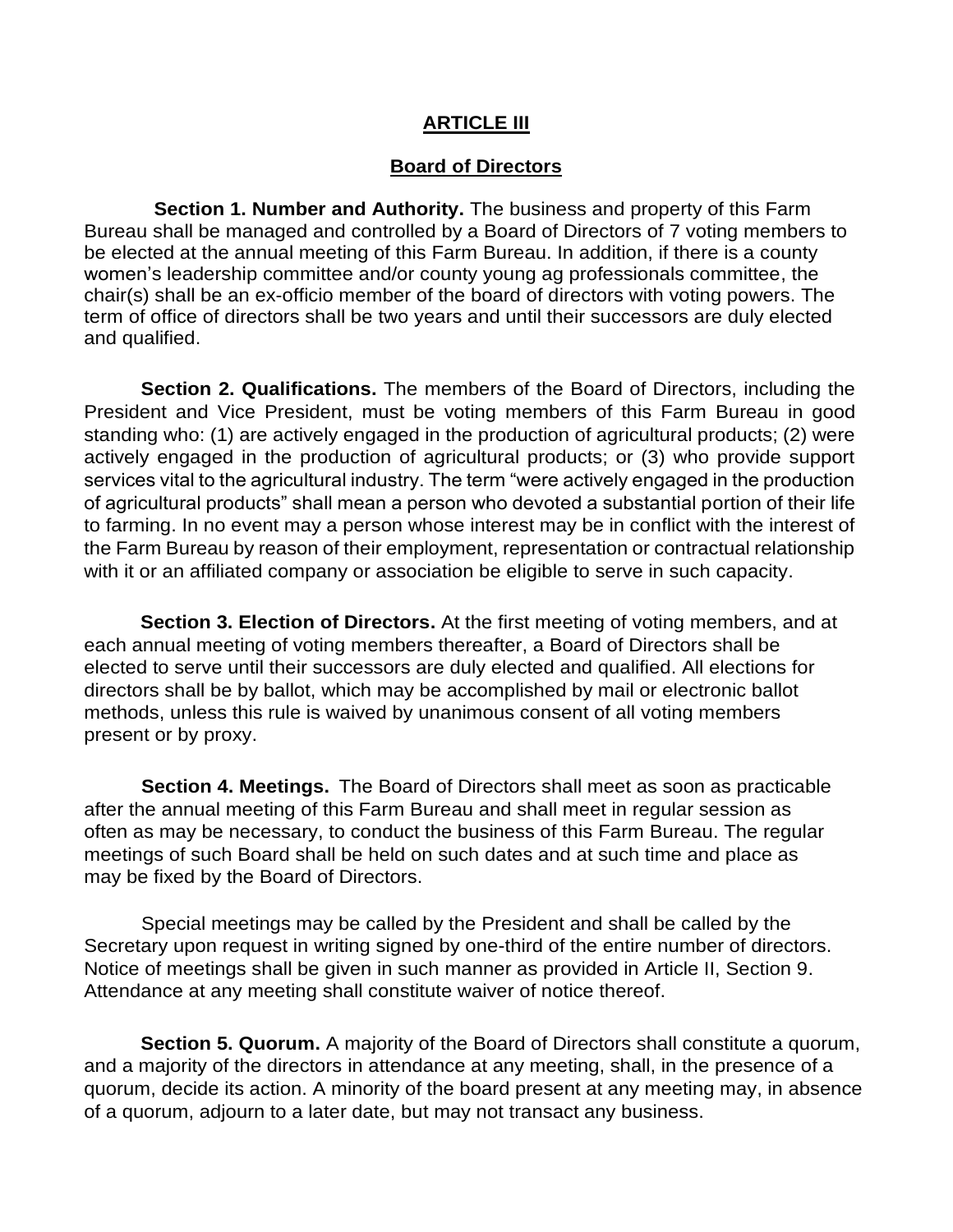**Section 6. Removal from Office.** The following shall constitute sufficient grounds for the removal from office of any officer or director without the necessity of a vote of the Board of Directors:

- (a) Death.
- (b) Being or becoming an employee of this Farm Bureau or of the Pennsylvania Farm Bureau.
- (c) Being or becoming a full or part-time employee or agent of any service affiliated with the Pennsylvania Farm Bureau.
- (d) Formal or written resignation.

 Non-attendance of two successive Board of Directors' meetings for causes other than sickness or sufficient cause determined by board of directors will constitute grounds for removal of office by the board of directors by a three-quarters vote of the board.

On the happening of any of the grounds above set out, the same shall be reported to the Board at its next meeting and noted in the minutes of the said meeting.

**Section 7. Vacancy.** In case of any vacancies in the Board of Directors of officers, the remaining members of the Board, though less than a quorum, may elect a successor, having the qualifications herein prescribed for directors, to hold office for the unexpired portion of the term of office of the director or officer whose place shall be vacant.

**Section 8. Cooperative Relations.** The Board of Directors shall have authority and may establish and maintain cooperative relations with any Department, Bureau, Board, Division or Agency of the United States Government or of the State Government or agency of any political subdivision thereof. This Farm Bureau, in addition to becoming affiliated with Pennsylvania Farm Bureau and with the American Farm Bureau Federation, may cooperate with other organizations.

## **ARTICLE IV**

#### **Executive Committee**

**Section 1. Appointment.** The Board of Directors may appoint from its members an Executive Committee comprised of the President, who shall be the chair, Vice President, Secretary, and Treasurer.

**Section 2. Authority.** The Executive Committee shall exercise such powers as may be delegated to it by the Board of Directors in the intervals between meetings of the Board of Directors and shall report their actions at each meeting of the Board. Full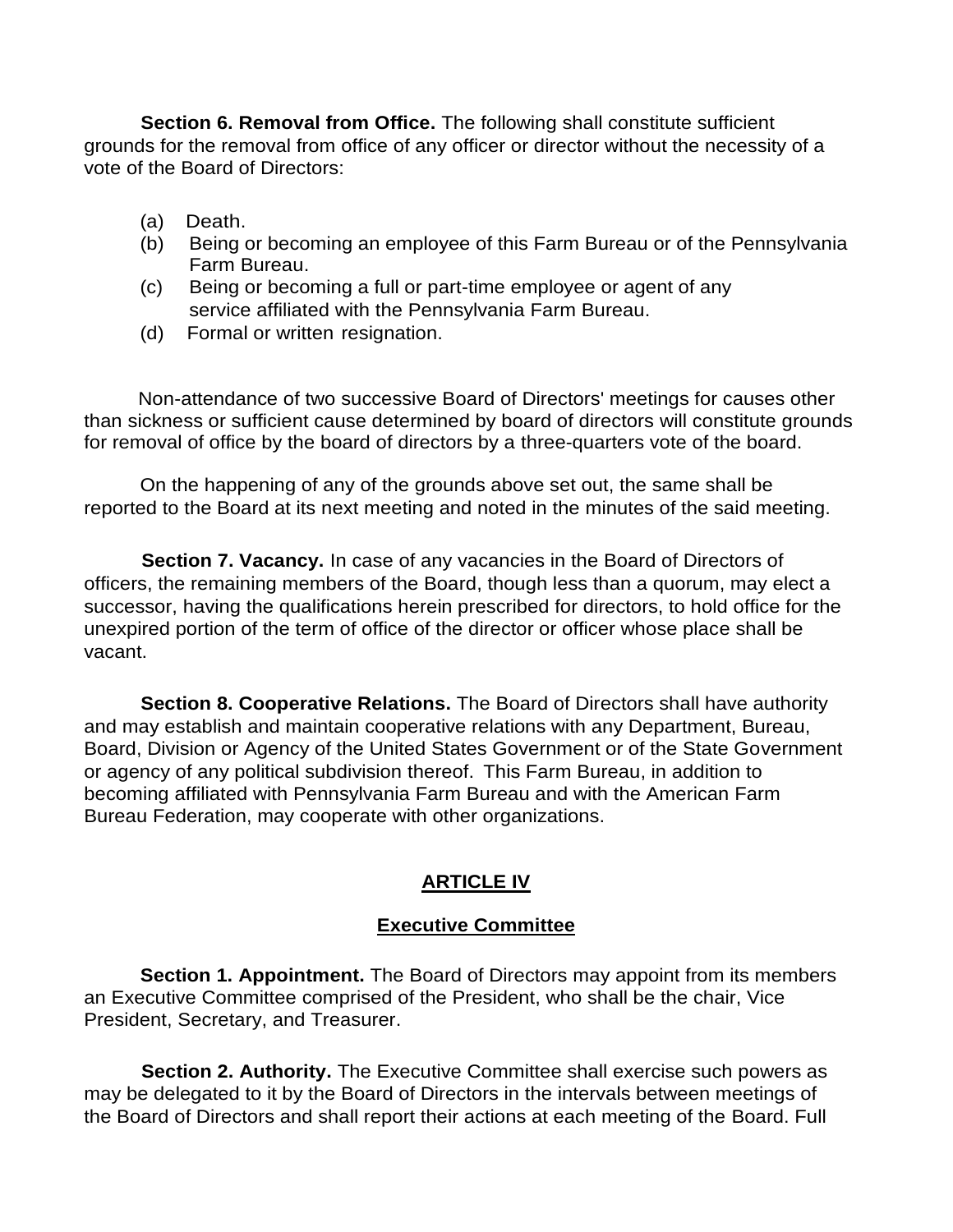minutes of all meetings of the Executive Committee shall be kept and submitted to the Board of Directors.

**Section 3. Quorum and Procedure.** Subject to any regulation prescribed by the Board of Directors, the Executive Committee shall fix its own rules of procedure. The presence of a majority of the members of the Executive Committee shall be necessary to constitute a quorum.

## **ARTICLE V**

#### **Officers**

**Section 1. Officers.** The officers of this Farm Bureau shall be a President, Vice President, Second Vice President, Secretary, and Treasurer. Farm Bureau officers shall be elected annually at an organization meeting of the board. Said meeting to be held not more than 60 days following adjournment of county annual meeting. The President and Vice President, Second Vice President shall be elected from within the membership of the board.

**Section 2. Qualifications.** The President, Vice President, Second Vice President, Secretary, and Treasurer must be voting members of this Farm Bureau in good standing.

**Section 3. President.** The President shall be chief executive officer of this Farm Bureau. The President shall preside at all meetings of its members, and at all meetings of the Board of Directors and of the Executive Committee. The President shall have general charge of the business of this Farm Bureau, subject to the control of the Board of Directors or Executive Committee.

**Section 4. Vice President.** The Vice President shall, in the absence of the President, exercise the powers and perform the duties of the President; otherwise, the Vice President shall have such powers and perform such duties as may be assigned by the President or by the Board of Directors.

**Section 5. Second Vice President.** The Second Vice President shall, in the absence of the Vice President, exercise the powers and perform the duties of the Vice President; otherwise, the Second Vice President shall have such powers and perform such duties as may be assigned by the President or by the Board of Directors.

**Section 5. Secretary.** The Secretary shall keep minutes of the meetings of members and of the meetings of the Board of Directors. The Secretary shall attend to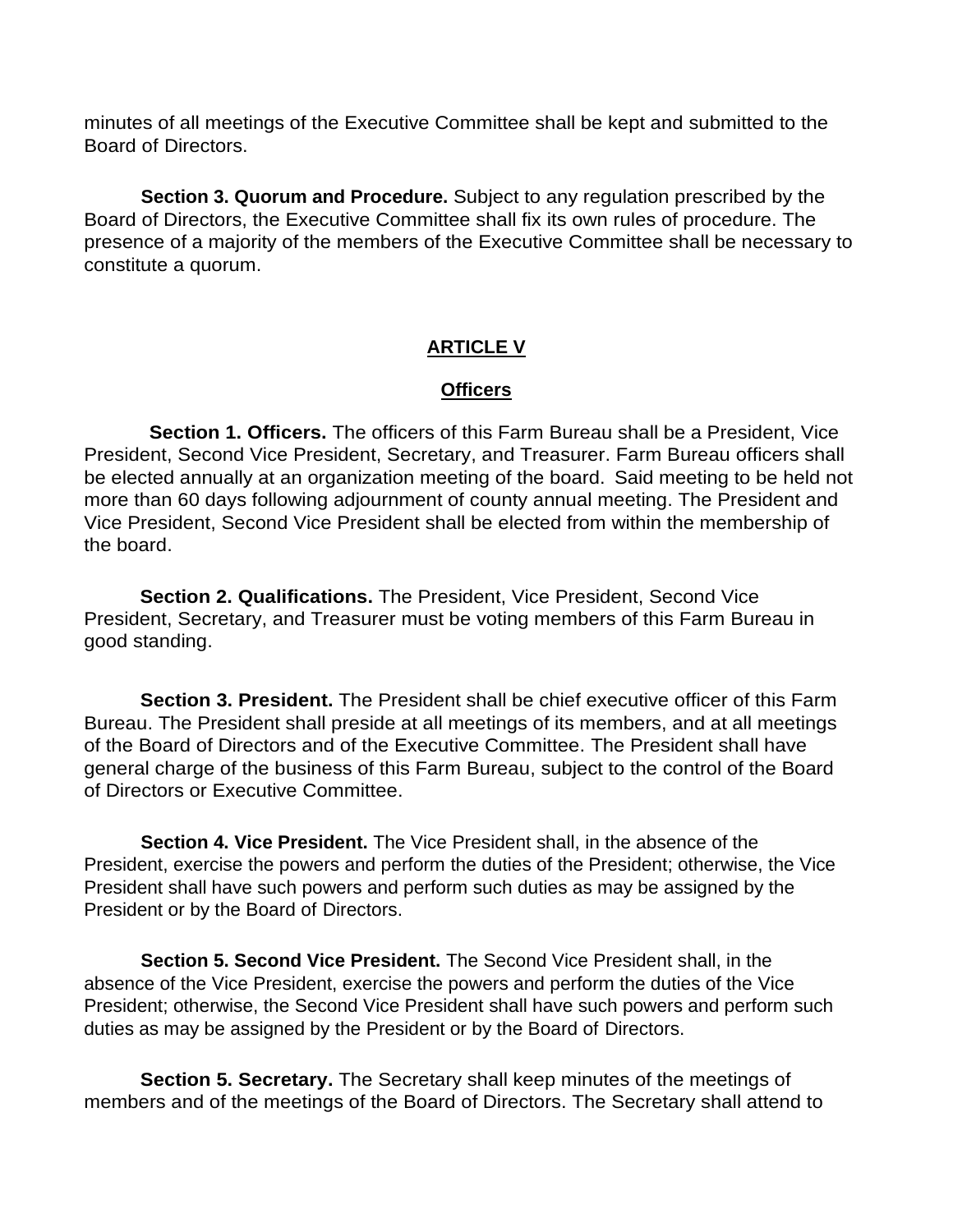the giving of all notices required to be given. In addition, the Secretary shall perform all duties incident to the office of Secretary, subject to the control of the Board of Directors.

**Section 6. Treasurer.** The Treasurer shall keep a full and accurate account of receipts and disbursements and deposit all money, checks, and other obligations to the credit of this Farm Bureau in such depository or depositories as may be designated by the Board of Directors or Executive Committee; shall disburse the funds of this Farm Bureau as ordered by the Board of Directors, or the Executive Committee, taking proper vouchers for such disbursements; shall render a statement of account and transactions whenever required by the Board of Directors or Executive Committee, and shall make a complete annual statement before each annual meeting of this Farm Bureau, which shall be verified by a qualified auditor, to be selected by the Board of Directors; and generally shall perform all the duties incident to the position of Treasurer, subject to the control of the Board of Directors.

The Treasurer shall be required by the Board of Directors to furnish a bond conditioned for the faithful accounting for the funds and property in his custody in such sum and with such surety or sureties as may be fixed and required by the Board of Directors or Executive Committee. The premium on such bond shall be paid by this Farm Bureau.

**Section 8. Removal of Officers.** Any officer of this county Farm Bureau may be removed at any time by a three-quarters vote of the Board of Directors.

# **ARTICLE VI**

# **Finance and Commercial Activities**

**Section 1. Investments of Surplus Funds.** Investments of surplus funds of this Farm Bureau over and above its cash requirements in its operations, may be made by the Treasurer of this Farm Bureau, on its behalf, with approval of the Board of Directors. Other investment of surplus corporate funds, within the limitations of law, may be authorized from time to time by the Board of Directors.

**Section 2. Investment in Stocks and Evidences of Indebtedness.** Investments in stocks and evidences of indebtedness of corporations whose activities will directly or indirectly promote agriculture, or the interests of those engaged therein, may be made on behalf of this Farm Bureau and in its name, upon consent at any regular meeting, or special meeting called for that propose, of the voting members, provided, always, that a quorum as ascertained by these bylaws, be present at such meeting.

**Section 3. Borrowing Funds.** The Board of Directors may, upon consent of this Farm Bureau expressed by the vote of a majority of the voting members thereof, present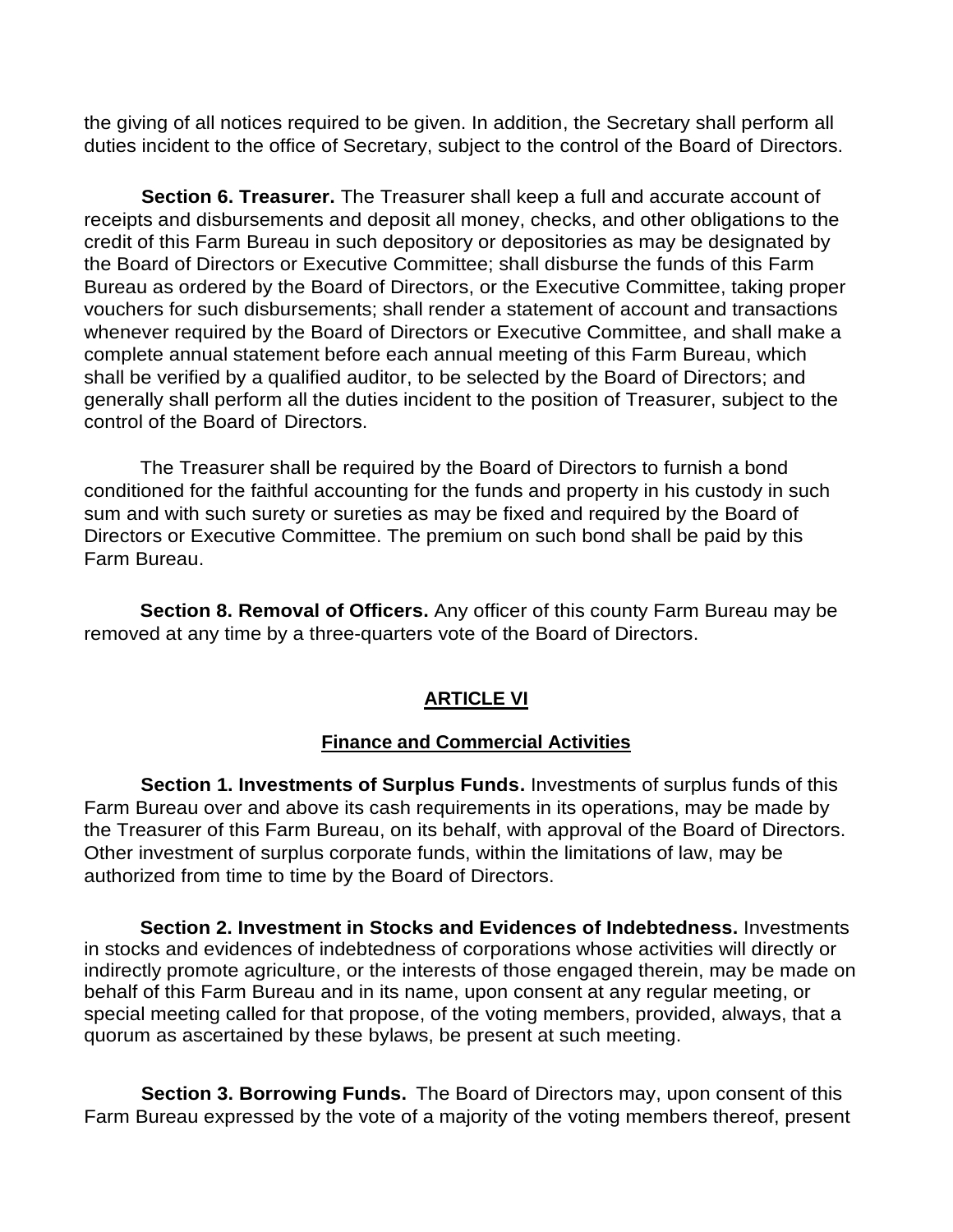at any regular meeting or special meeting called for that purpose, provided always that a quorum be present, borrow money to be used solely for the purpose of this Farm Bureau and may pledge its property thereof.

**Section 4. Distribution of Assets.** No distribution of the property of this Farm Bureau shall be made until all debts are fully paid, and then only upon its final dissolution and surrender of organization and name, and as otherwise provided by law; nor shall any distribution be made except by vote of two-thirds of the voting members present in quorum. But this prohibition shall not operate to prevent this Farm Bureau, while acting in the capacity of agent, from receiving and distributing or disbursing any fund or funds.

### **ARTICLE VII**

#### **Sundry Provisions**

**Section 1. Fiscal Year.** The fiscal year of this Farm Bureau shall begin on the first day of October and terminate on the last day of September in each year.

**Section 2. Order of Business.** The order of business at all meetings, insofar as possible, shall be as follows:

- (a) Call to Order
- (b) Roll Call
- (c) Reading of Minutes
- (d) Report of President
- (e) Report of Secretary
- (f) Report of Treasurer
- (g) Report of Committees
- (h) Other Reports
- (i) Unfinished Business
- (j) New Business
- (k) Election and Appointments
- (l) Adjournment

**Section 3. Organization Seal.** The organization seal of this Farm Bureau shall consist of two concentric circles, between which shall be the name of this Farm Bureau and in the center shall be inscribed "Seal" and such seal, as impressed on the margin thereof, is hereby adopted as the seal of this Farms Bureau.

**Section 4. Committees.** The President, with advice and approval of the Board of Directors, shall appoint all standing and special committees. The President shall be an exofficio member of all committees. Committees appointed in connection with meetings of voting members shall be appointed by the President or elected by the meeting assembled, at the pleasure of the meeting.